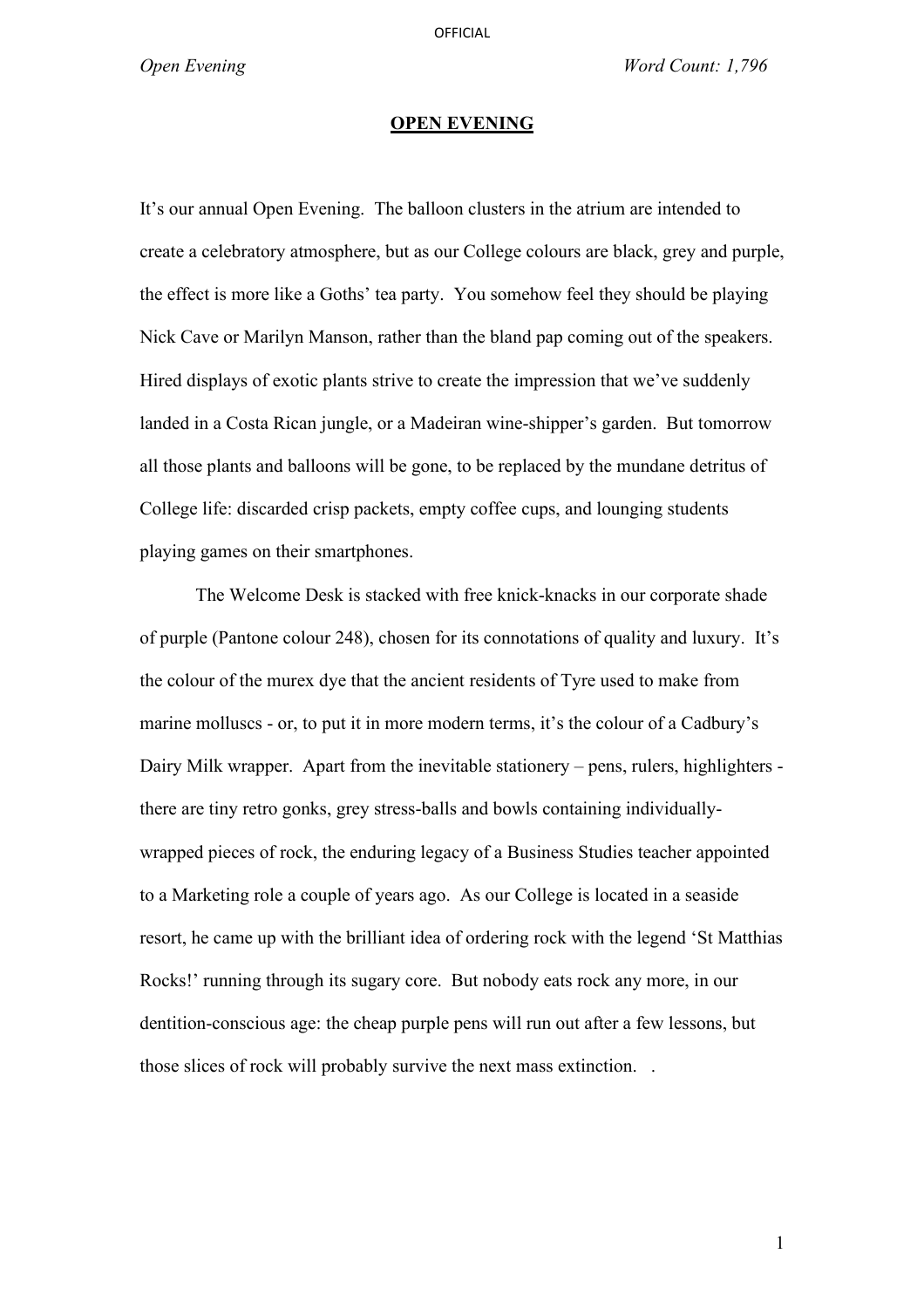OFFICIAL

Banners and cardboard cut-outs, placed at intervals along the corridors, indicate the location of each subject: Psychology (Sigmund Freud), Biology (Charles Darwin) and English (Charles Dickens). My own contribution to this pantheon of Dead White Bearded Males is a life-size cut-out of Gerard Butler playing Leonidas in Zach Snyder's film *300*. The real Leonidas was sixty when he was killed by the Persians at Thermopylae, but historical truth takes a back seat when confronted with Mr Butler in a saucy red cloak and a tight loincloth. I shudder to think what the ancient Spartans (who were surprisingly fashion-conscious) would have made of this travesty, but I can't complain; the release of *300* trebled the admissions to my Ancient History course.

Tonight is a night of dreams and aspirations. Just for one evening you can fantasise about being anything you want to be: a human rights lawyer, a cosmetic dentist to the stars, a palaeontologist who discovers a new species of Cretaceous dinosaur. You want to go to a Russell Group university? Actually, you've probably already blown that one with the mediocre GCSE grades you're going to get this summer. You want to be a forensic psychologist? There are probably more fictional ones than real ones. You want to be a museum curator? Well, I'll happily tell you the story of how one of our students landed a job at the British Museum, and got to work on a blockbuster exhibition. What I'll omit to tell you is that she had to do a sixmonth unpaid internship first; when they finally offered her a job, they put her on a zero-hours contract.

The reality is that down the line, after two years here and three years at university, many of these people will end up in jobs they would have dismissed with

2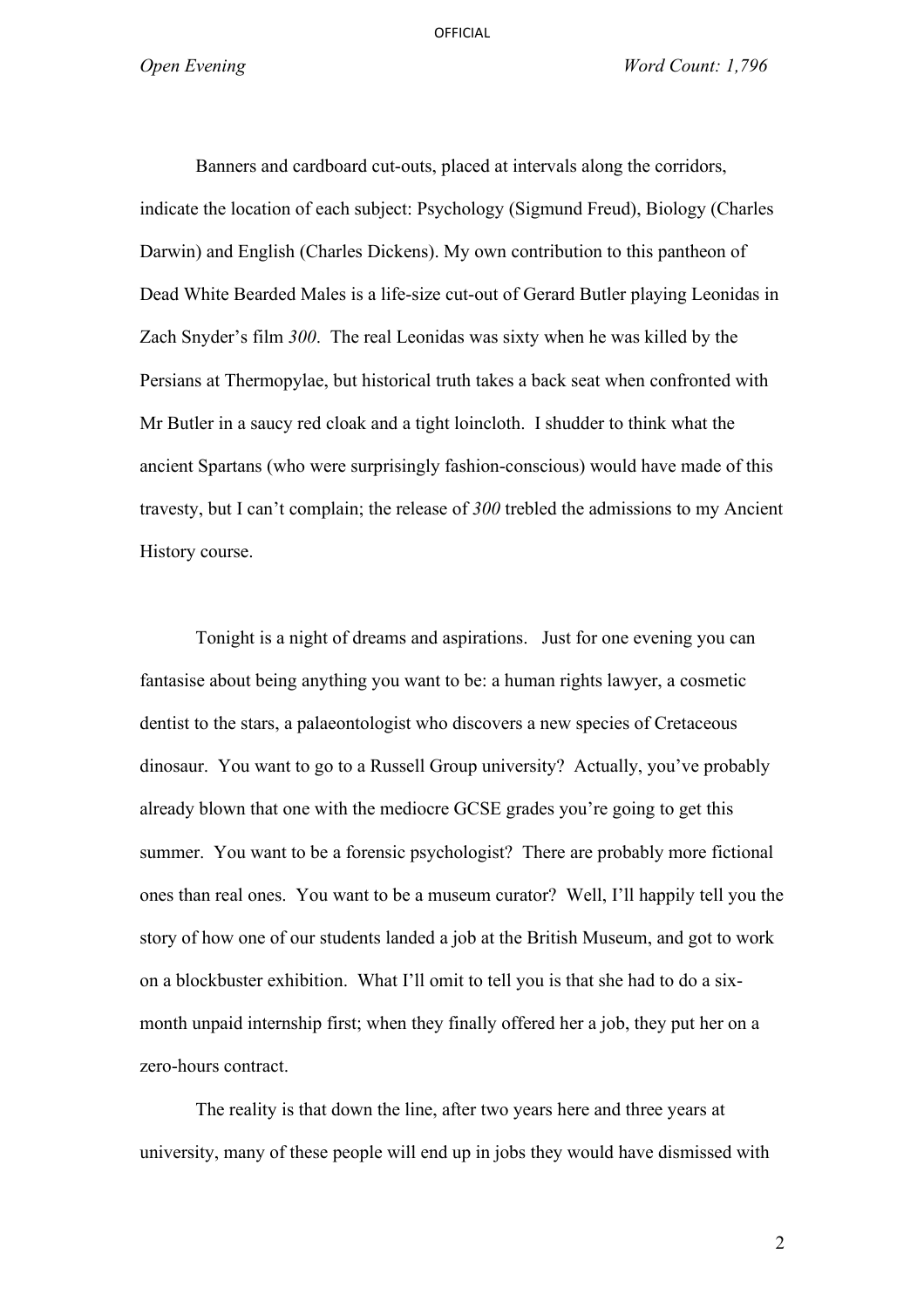### OFFICIAL

contempt at Open Evening. They'll be working in financial services, for personal injury lawyers, or in care homes or hotels. They'll be baristas rather than barristers. They'll start a teacher training course and drop out when the going gets tough.

Tonight's eager faces, in their silken-badged uniforms, will be transformed within weeks into people who are invisible to bus-drivers, whose trains are always cancelled, who must attend strings of appointments with doctors, dentists and orthodontists. How can they get all these appointments at such short notice? No wonder the NHS was already at breaking-point before Covid came on the scene.

Perhaps I'm getting a bit jaundiced, cowed under the weight of feckless students and inexplicable managerial decisions, but then I suppose I'm quite a lot older than most of my colleagues.

Now the Principal's talk has finished, people are beginning to find their way to the Classics Department, located at the far end of the Health and Social Care corridor. As you approach my room, posters of cheerful, under-worked nurses give way to images of the ethnically-diverse population of Roman Alexandria.

People wander into my classroom, eyes sweeping the curious collection of objects. Some of them walk straight out again, but others are drawn to explore. There are slides flickering on the screen: images of Greek gods on statues and vases. One of the slides shows a Roman statue of Pan having sex with a she-goat, a sculpture so shocking that it used to be kept in the Secret Cabinet in the museum in Naples: but now it's just one more image amongst the thousands that wash over us every day.

As a veteran of these events, I know that there are three questions that visitors to the Classics Department can always be relied on to ask: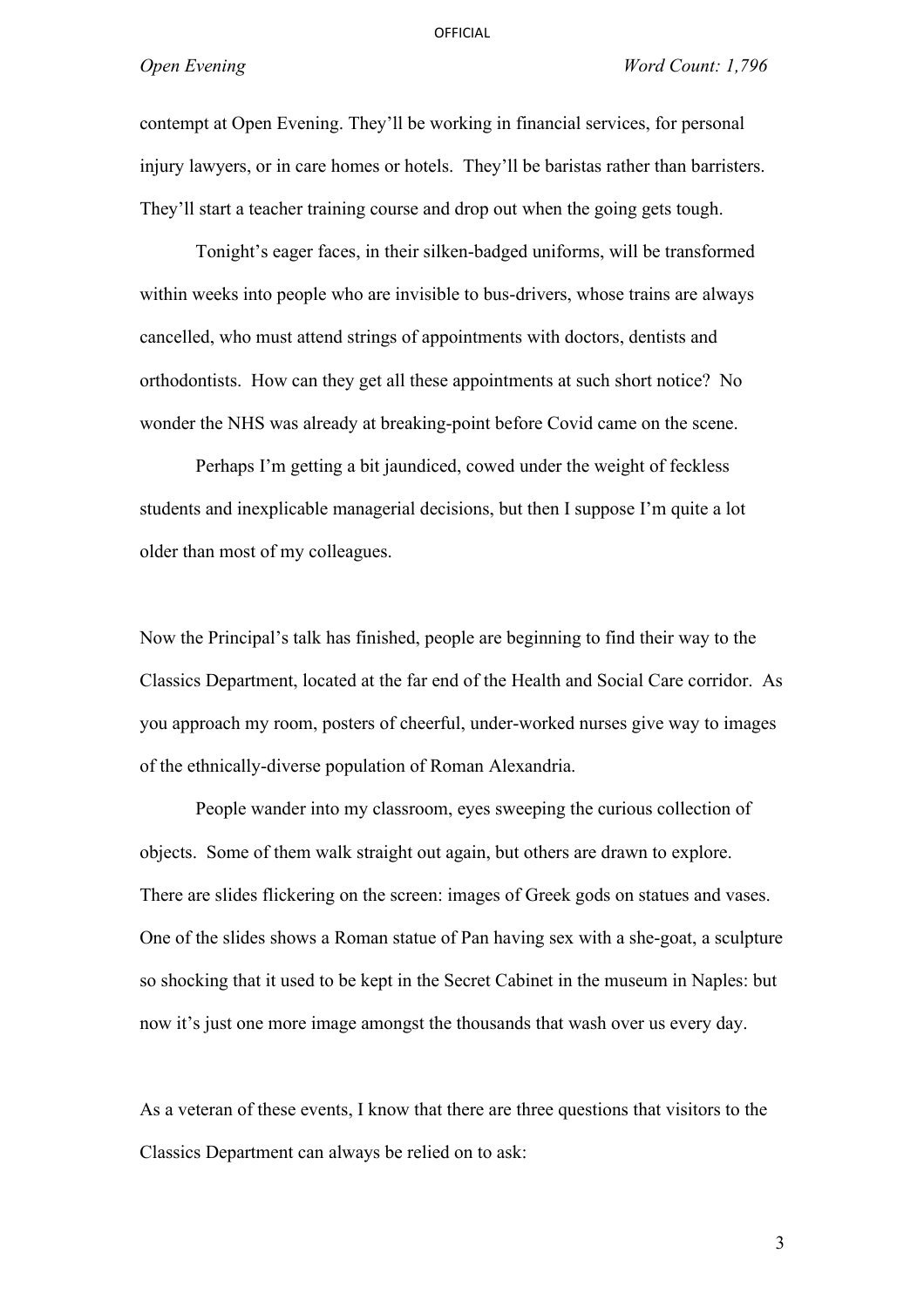## **The First Question: 'What's Classics, then?'**

I move into my well-rehearsed spiel: 'Classics is the study of the culture of ancient Greece and ancient Rome, including religion, art and literature.'

At this point someone usually asks a subsidiary question: 'Do you do Ancient Egypt, then?' I reply that our course only covers the point when Egypt ceases to be an independent state, absorbed into the Roman Empire after Cleopatra's defeat and suicide.

'Oh,' they'll say, 'I didn't know Cleopatra was real.'

## **The Second Question: 'Is it real?'**

When visitors see the objects laid out on the central table, they always point to one and say 'Is it real?' I feel like asking them what they mean: do they want to know whether it's a tangible object, with molecular integrity, or just a figment of the imagination? But of course, that's not what they mean. What they really want to know is whether this is something which was made and handled in ancient Greece or Rome, as opposed to being a modern replica.

I pick up a small bottle, made of cloudy glass, the colour of an untreated swimming-pool. 'This is real. This is a Roman glass bottle from Alexandria – it might have been used for keeping cosmetics in, or perfume, or for taking some oil to the baths, like you would take a bottle of shower-gel with you today.' My visitors handle the bottle with wonder, and indeed, it is a minor miracle that such a fragile glass bottle has survived intact for two thousand years.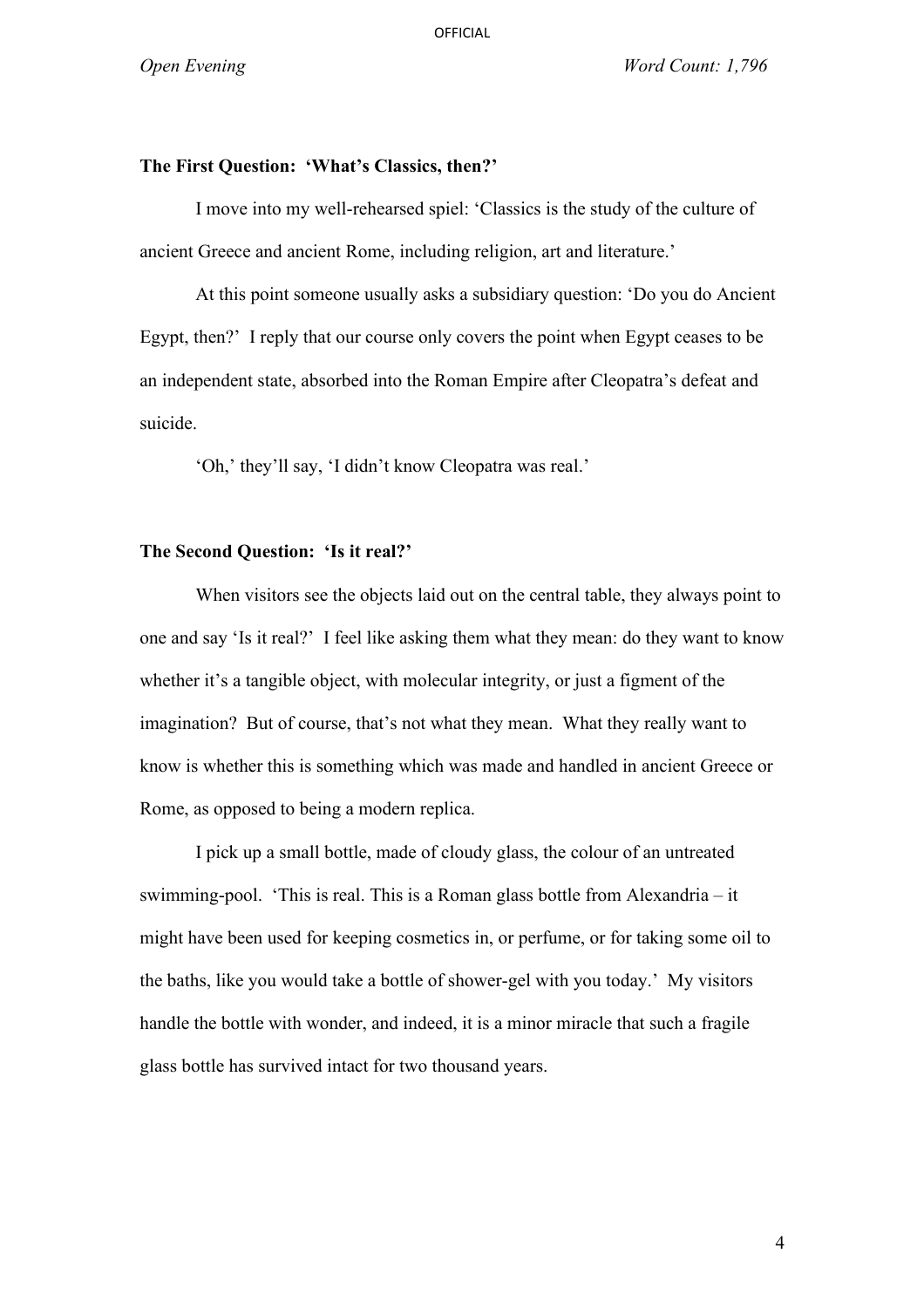I pick up another item, a small terracotta lamp. 'This is an oil lamp from Palestine, from around the time Jesus was born.' At this point somebody usually says,

'But Jesus wasn't real, was he? Wasn't he just a made-up person, like Robin Hood?'

I pick up a third item. 'This is a Greek arrow-head, from the siege of Agrigentum in Sicily.' My visitors stroke the arrow-head; it's still sharp.

 'So', I say, 'these three items are originals, but everything else on this table is a replica, including the Greek and Roman coins.'

They home in on the shiny silver Greek coins, picking them up and weighing them in their hands, examining the different designs: owls for Athens, Pegasus for Corinth, a turtle for Aegina. I tell them that the real coins would have been solid silver, equivalent to four days' pay for a skilled worker

Actually, *everything* on the table is real, including the Greek coins, but I'm not going to tell them that. You wouldn't believe what people try to steal at Open Evenings; I've come across kids who tried to take something from every room, as a kind of game.

On the wall there's a section of the Parthenon frieze, showing horsemen riding in the Panathenaic Procession. It's one of the sections that Lord Elgin didn't manage to get his hands on, as it had already been removed from the building before his team of workmen arrived. I tell people that it's a modern resin copy, but it isn't, it's real.

 I invite my visitors to try on the gold jewellery from Troy, suggesting that it's just cheap replica jewellery bought from a museum shop. You can take a selfie with the strands of the head-dress dangling on your forehead like a golden fringe. I like the

5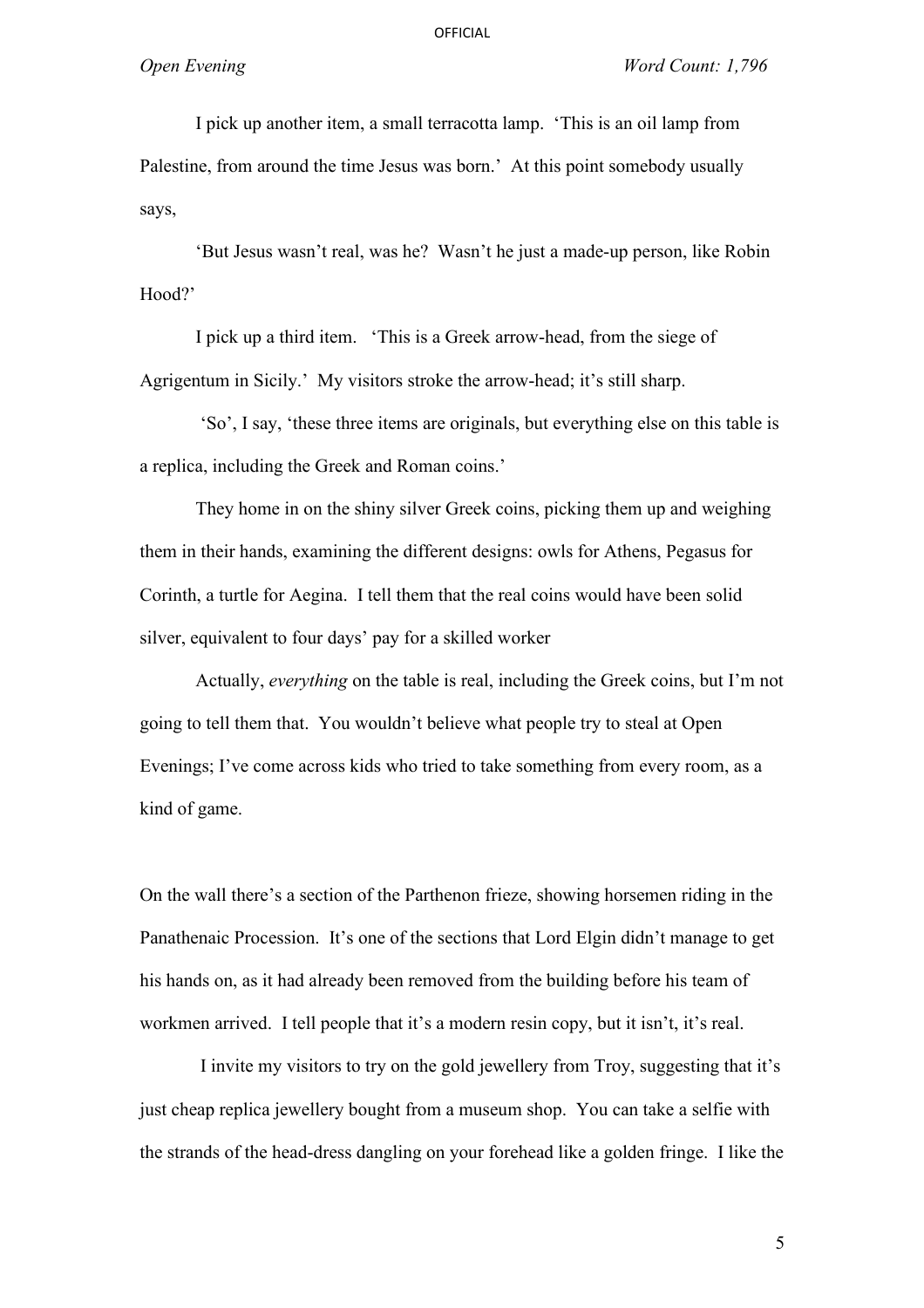thought that my visitors, posting on Facebook and Instagram, have no idea that they're trying on genuine Bronze Age jewellery worn by Helen herself.

# **The Third Question: 'Why are you dressed like that?'**

Now *this* potential applicant seems quite game; she's still wearing Helen's headdress, and she's been raiding the dressing-up box, draping herself in Grecian folds.

'But I still don't really see the point of studying all this – I mean, it doesn't have any application in the modern world, right? Not like Law or Business Studies.'

Then she looks at me with disdain, like I should be old enough to know better, and points at the Gorgon mask on my chest:

'Like, what's that? Is it supposed to be scary?'

My rising anger transmits itself to the goat-skin *aegis* across my chest, like switching on a neon sign. The hydra's heads that form the fringe of the *aegis* are no longer limp and compliant, pretending to be macramé tassels; they begin to hiss and writhe in sinuous coils, tongues darting. The eyes in Medusa's head begin to glow a vivid green.

The hapless teenager in front of me begins to calcify cell by cell from the feet up, as the blood solidifies in her veins. The colour is bleaching from her, even from her clothes. Even her drapery is turning to stone, although Helen's golden jewellery remains untarnished. She can only stand and stare helplessly into Medusa's eyes, rooted to the spot, too fascinated even to scream. She's turning into perfect Parian marble, but it's always a bit of a lottery – some become sandstone, or basalt, or even poor-quality limestone, complete with fossils.